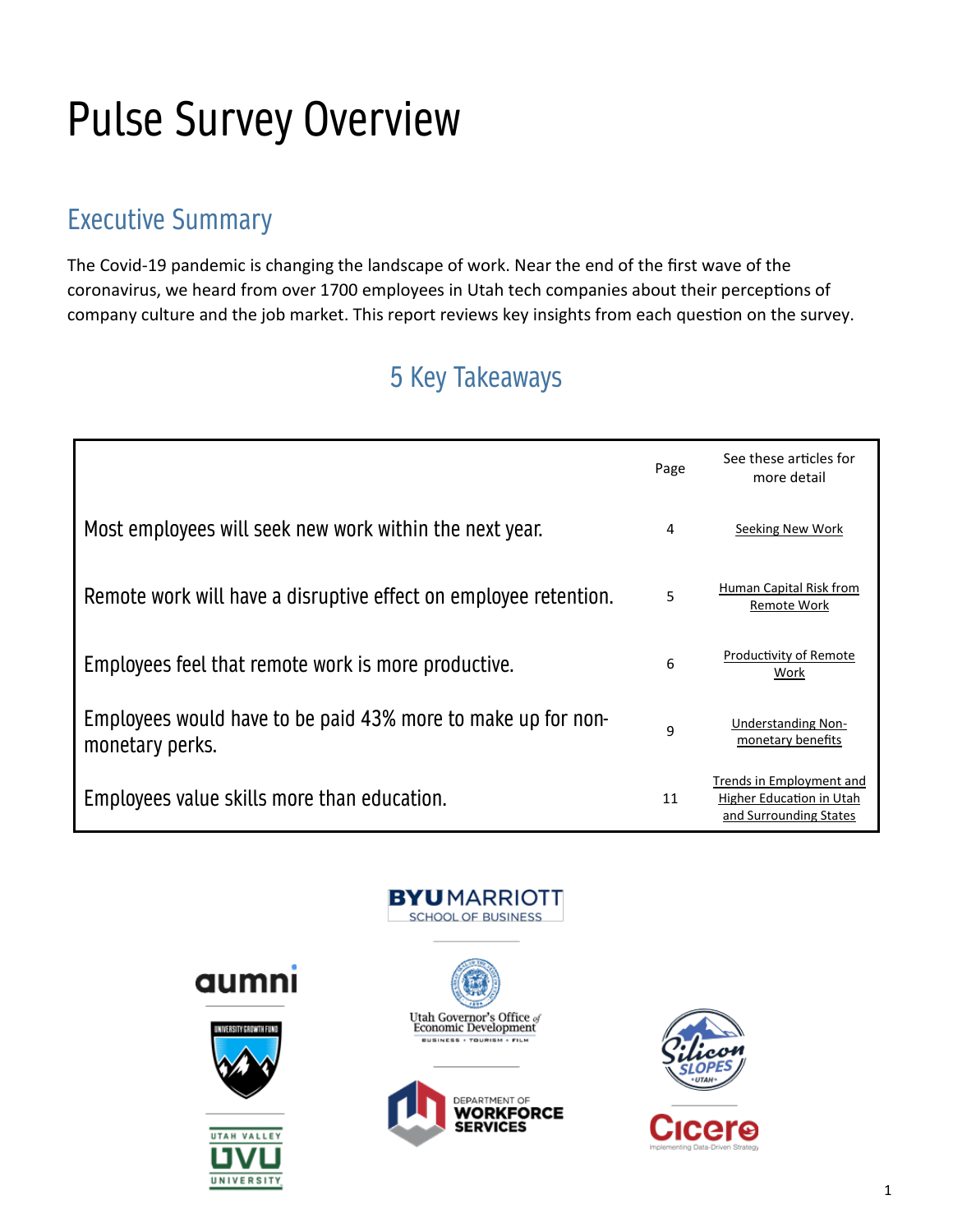# **Contents**

| Who took the survey?                                                                       | 3              |
|--------------------------------------------------------------------------------------------|----------------|
| What are the high-level results?                                                           | 4              |
| <b>Finding New Work</b>                                                                    | 4              |
| Most employees are considering changing jobs in the next year.                             | $\overline{4}$ |
| People consider leaving their current employer to find new opportunities.                  | 4              |
| Most employees are willing to change jobs for a higher salary if they don't have to move.  | 5              |
| Most employees feel it is hard to find a good match for their skills in Silicon Slopes.    | 5              |
| <b>Work Environment &amp; Culture</b>                                                      | 6              |
| Company culture is important to employees.                                                 | 6              |
| Employees value autonomy in their work.                                                    | 6              |
| Employees perceive remote work as more productive.                                         | $\overline{7}$ |
| Compensation                                                                               | 8              |
| Silicon Slopes employees feel that pay is somewhat fair.                                   | 8              |
| Employees report that their compensation is comparable to others in Utah.                  | 8              |
| Paid benefits offered by Silicon Slopes employers.                                         | 9              |
| Employees value non-monetary perks as an average of 43% of their total compensation.       | 9              |
| <b>Silicon Slopes Job Market</b>                                                           | 10             |
| Employees feel it is hard to find qualified employees.                                     | 10             |
| Connections to old coworkers seem important in finding new work.                           | 10             |
| Employees think technical and interpersonal skills are most important when hiring.         | 11             |
| Skills employees think are important and skills they think are underutilized.              | 12             |
| Employees feel that few skills are difficult to apply at other companies                   | 12             |
| <b>Employee Onboarding and Training</b>                                                    | 13             |
| It is easier to onboard if you have experience in the industry.                            | 13             |
| Employees report that it takes more time to onboard remotely.                              | 13             |
| Employees have mixed feelings about how effective leadership training is at their company. | 14             |
| A majority of employees feel they receive somewhat effective coaching.                     | 14             |
| <b>Managers</b>                                                                            | 15             |
| Most people meet weekly with their manager.                                                | 15             |
| Most employees feel their manager values their input.                                      | 15             |
| Most employees feel they have adequate opportunities for promotions.                       | 16             |
| Most employees respect their manager.                                                      | 16             |
| Employees notice when their managers listen well and trust them.                           | 17             |
| <b>Workers in Utah</b>                                                                     | 18             |
| Most employers and employees in this survey are based in Utah.                             | 18             |
| Most respondents have lived in Utah more than ten years.                                   | 18             |
| Most employees move to Utah for opportunities.                                             | 18             |
| Employees think that most of their coworkers are from Utah.                                | 19             |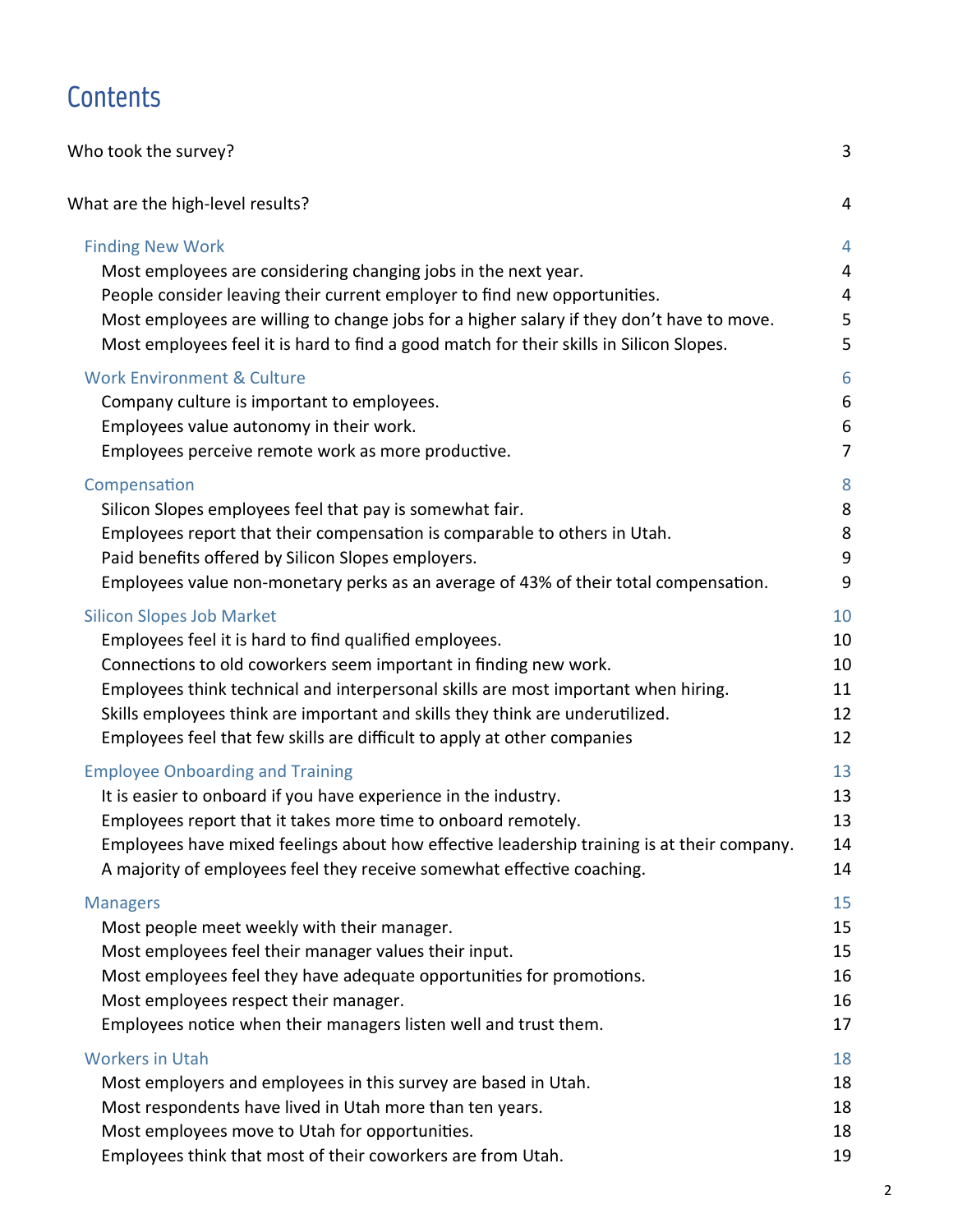### What are the high-level results?

In this report, we give a **high level insight in bold** and then list the question we asked. We then present breakdowns by category.

#### Finding New Work<sup>3</sup>

#### Most employees are considering changing jobs in the next year.

Please indicate the extent to which you agree that you will actively consider changing jobs within the next year:



#### People consider leaving their current employer to find new opportunities.

For Employees who indicated they are at least somewhat likely to look for work in the next year:

This chart indicates the percentage of people who chose this reason.

| Desire for a new opportunity                 | 58% |
|----------------------------------------------|-----|
| Lack of opportunities for career development | 52% |
| Dissatisfaction with salary/benefits         | 51% |
| Dissatisfaction with management              | 41% |
| Dissatisfaction with company culture         | 33% |
| Lack of engagement with current role         | 28% |
| Dissatisfaction with working environment     | 28% |
| Desire for increased work flexibility        | 20% |
| Doubts about company's long-term success     | 20% |
| Other (please specify)                       | 13% |

 $3$  See "Seeking New Work" (insert link) for deeper insights into who will be seeking new work in the next year.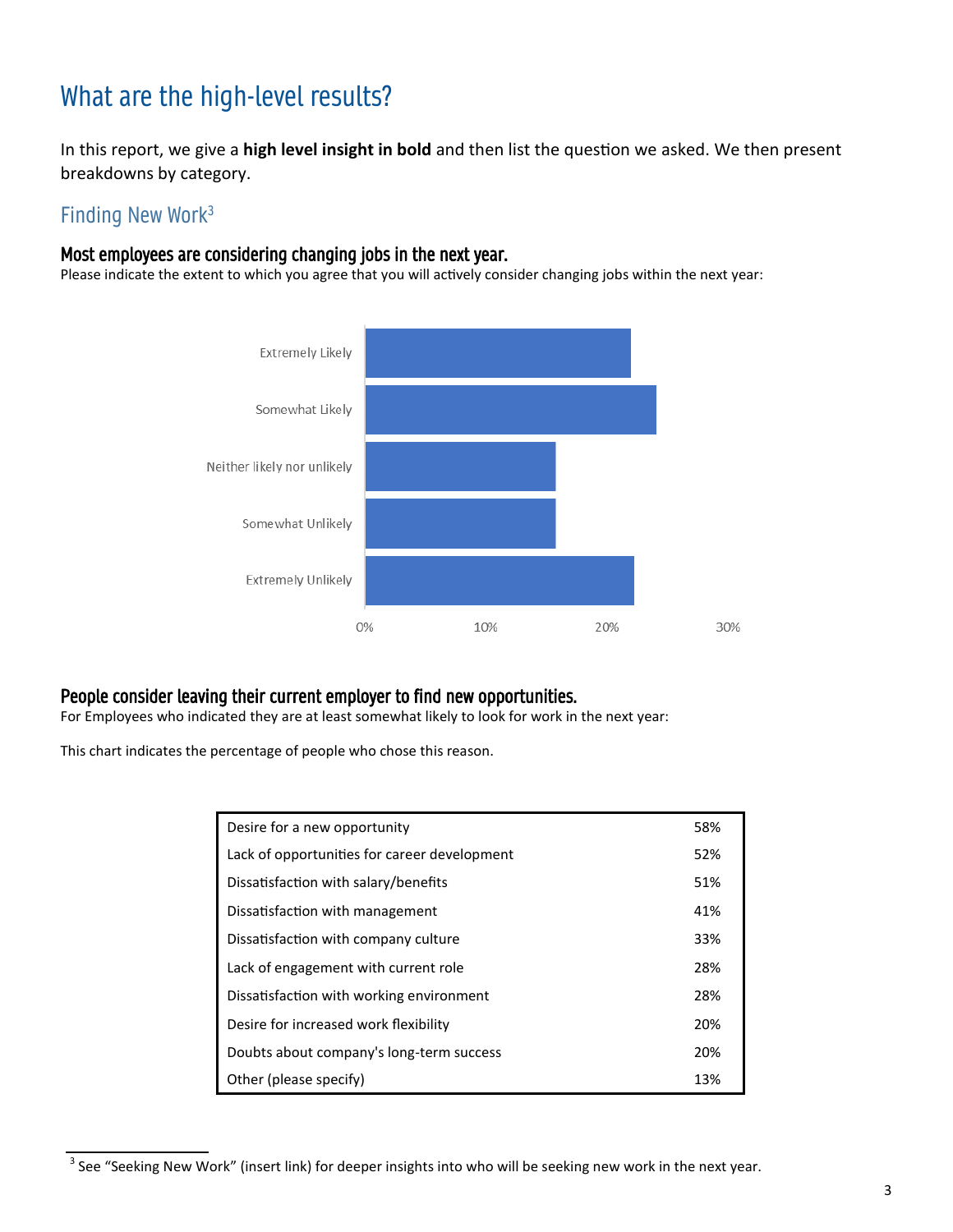# Who took the survey?<sup>1</sup>

We sent a survey to understand the HR environment of companies in Silicon Slopes in April 2021, and we got 3446 responses. After we filtered out people that took less than 3 minutes or filled out less than 75% of the survey, we had 1697 usable responses.

| Gender <sup>2</sup>               |     |
|-----------------------------------|-----|
| Male                              | 67% |
| Female                            | 30% |
| Gender non-binary/ non-conforming | 1%  |
| Prefer not to answer              | 2%  |

| Gender <sup>2</sup>               |     | Time at current company |     |
|-----------------------------------|-----|-------------------------|-----|
| Male                              | 67% | <1 year                 | 5%  |
| Female                            | 30% | 1 year                  | 22% |
| Gender non-binary/ non-conforming | 1%  | 2-3 years               | 31% |
| Prefer not to answer              | 2%  | 4-6 years               | 21% |
|                                   |     | 7+ years                | 21% |
|                                   |     |                         |     |

| Age                              |     | Direct Contributor or Manager |
|----------------------------------|-----|-------------------------------|
| Young Millennials/ Gen Z (18-30) | 29% | Has direct reports            |
| Older Millennials (31-40)        | 31% | No direct reports             |
| Gen X (41-50)                    | 23% |                               |
| Gen X/ Young Boomers (51-60)     | 11% |                               |
| Boomers+ $(61+)$                 | 4%  |                               |
| Prefer not to answer             | 1%  |                               |
|                                  |     |                               |

| Age                              |     | Direct Contributor or Manager |     |
|----------------------------------|-----|-------------------------------|-----|
| Young Millennials/ Gen Z (18-30) | 29% | Has direct reports            | 52% |
| Older Millennials (31-40)        | 31% | No direct reports             | 48% |

| <b>Salary</b>  |     | Hours worked a week |
|----------------|-----|---------------------|
| Less than 50K  | 14% | < 30                |
| 50K - 99K      | 36% | $30 - 39$           |
| 100K - 199K    | 39% | 40-49               |
| 200k - 299k    | 6%  | 50-59               |
| More than 300k | 4%  | $60+$               |

| <b>Salary</b>  |     | Hours worked a week |     |
|----------------|-----|---------------------|-----|
| Less than 50K  | 14% | < 30                | 6%  |
| 50K - 99K      | 36% | $30 - 39$           | 17% |
| 100K - 199K    | 39% | 40-49               | 53% |
| 200k - 299k    | 6%  | 50-59               | 17% |
| More than 300k | 4%  | $60+$               | 6%  |
|                |     |                     |     |

| Full-time work experience |     | <b>Location and Companies</b> |
|---------------------------|-----|-------------------------------|
| <2 years                  | 7%  | Work and Live in Utah         |
| 2-4 Years                 | 13% | Lived in Utah more than 10    |
| 5-9 years                 | 18% | Work in a tech company        |
| $10-19$ years             | 26% | Company has a formal offic    |
| $20-29$ years             | 21% | Company has a headquarte      |
| 30+ Years                 | 13% |                               |
|                           |     |                               |

| <b>Location and Companies</b> |  |  |
|-------------------------------|--|--|

| <2 years    | 7%  | Work and Live in Utah               | 96% |
|-------------|-----|-------------------------------------|-----|
| 2-4 Years   | 13% | Lived in Utah more than 10 years    | 69% |
| 5-9 years   | 18% | Work in a tech company              | 66% |
| 10-19 years | 26% | Company has a formal office in Utah | 88% |
| 20-29 vears | 21% | Company has a headquarters in Utah  | 72% |
|             |     |                                     |     |

 $^1$  See "Pulse Survey Demographics Outline" (insert link) to see breakdowns of demographics by gender and age.

2Breakdowns in our sample match nation-wide percentages of men and women in the tech industry.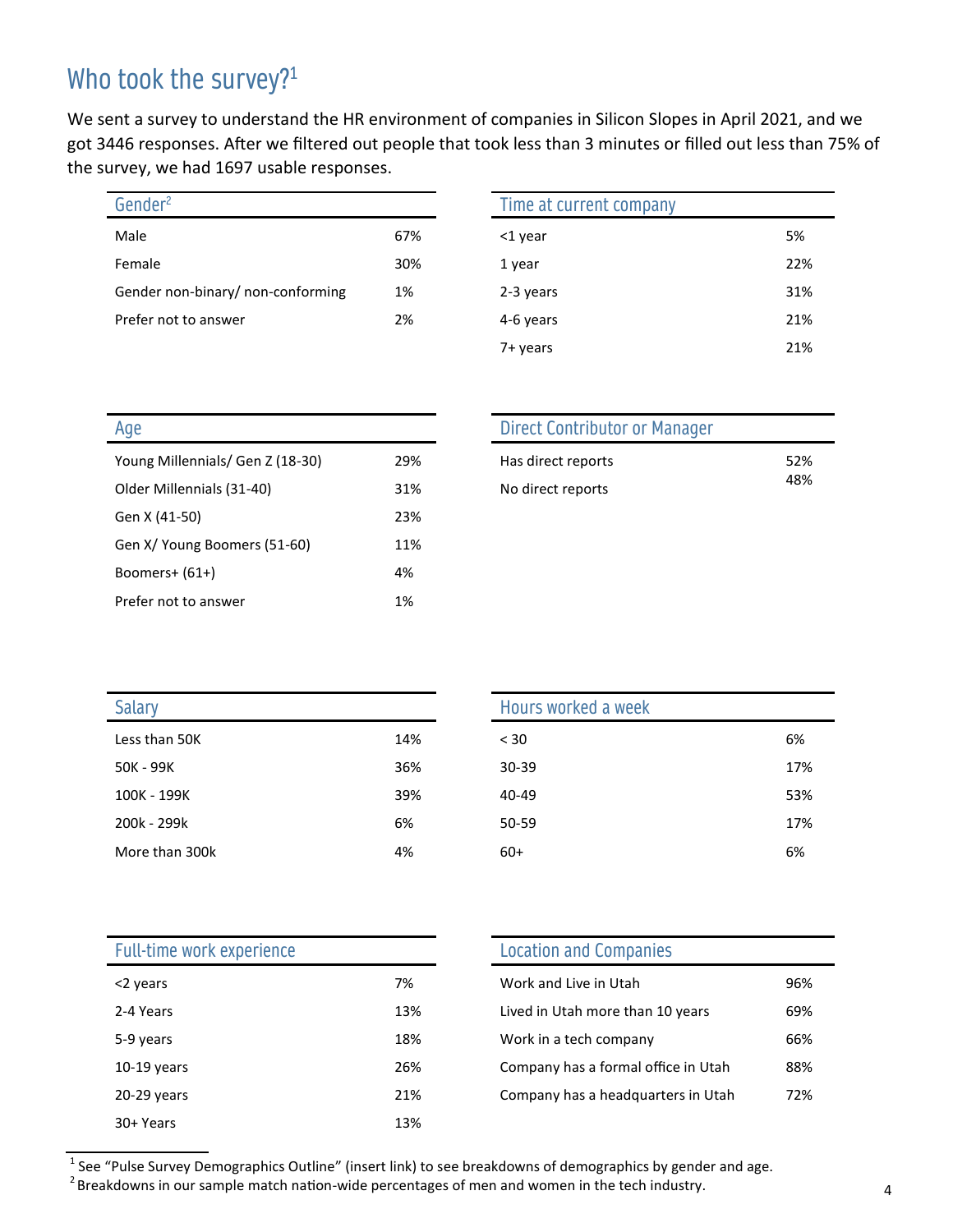#### Most employees are willing to change jobs for a higher salary if they don't have to move.<sup>4</sup>

How likely would you be to change companies if another employer could provide a higher salary with similar benefits (e.g. health insurance and vacation time) than your current employer for the same job and:



#### Most employees feel it is hard to find a good match for their skills in Silicon Slopes.

How hard is it to find a good job match for your professional skills and abilities in the Silicon Slopes community?



<sup>&</sup>lt;sup>4</sup> See "Human Capital Risk from Remote Work" (insert link) for more details on how the remote work options of competitors may threaten jobs in Utah.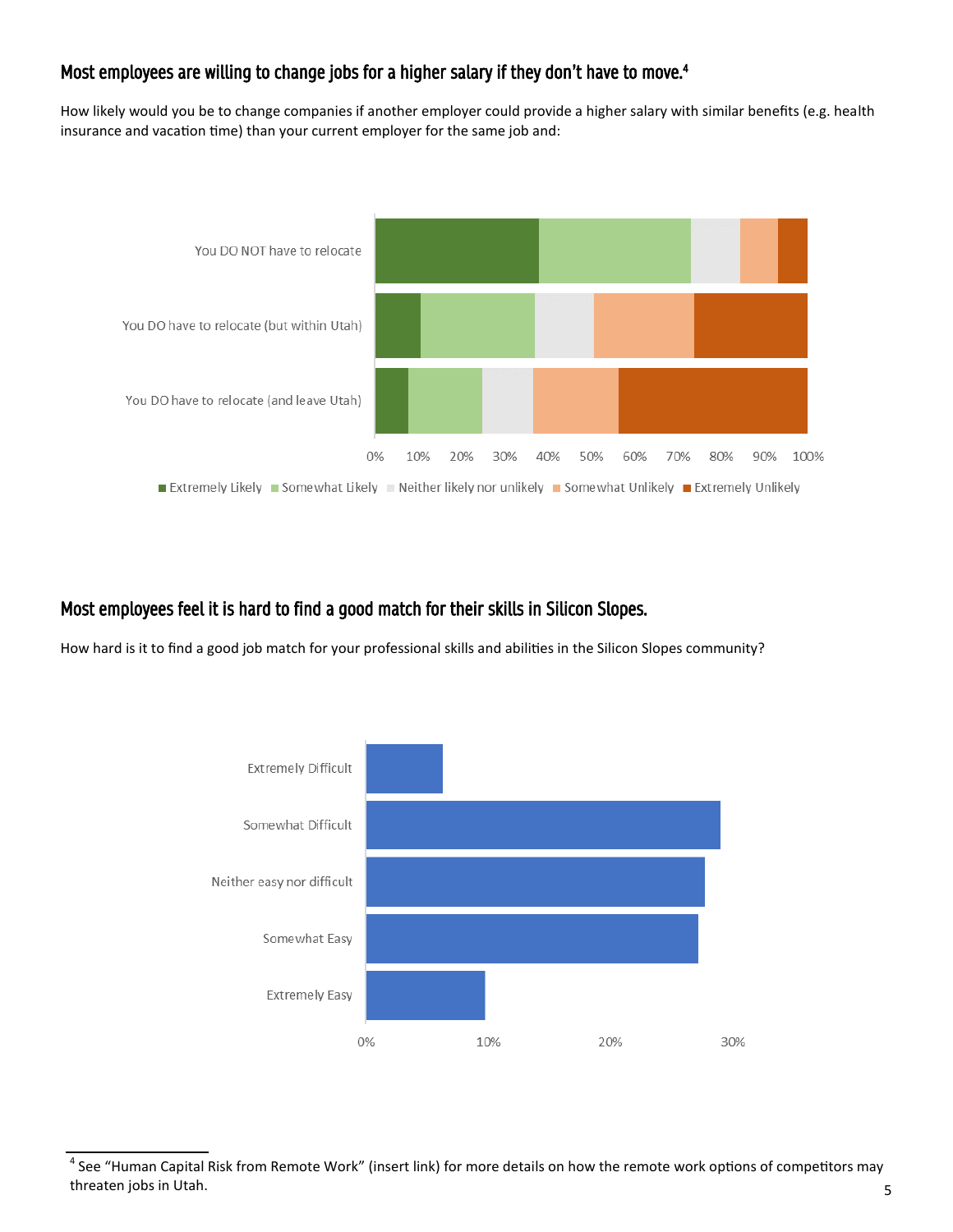## Work Environment & Culture

#### Company culture is important to employees.



#### Employees value autonomy in their work.

The following is a list of non-monetary aspects of work that people often report are important to them. Please choose up to three that are most important to you.

This chart indicates the percentage of people who chose this aspect as one of their three.

| Autonomy/freedom to do your job                   | 55%       |
|---------------------------------------------------|-----------|
| Interesting work                                  | 24%       |
| Job security                                      | 22%       |
| Desirable advancement opportunities               | 22%       |
| Involvement in decisions that affect your work    | 21%       |
| Relationships with co-workers                     | 20%       |
| Flexibility in when to work                       | 20%       |
| Flexibility in where to work                      | 19%       |
| Ability to impact company outcomes                | 19%       |
| Recognition and appreciation                      | 15%       |
| Ability to utilize your strengths daily           | 13%       |
| Inspiring company mission/purpose                 | 12%       |
| Training provided to keep your skills current     | 10%       |
| Fun at work                                       | <b>7%</b> |
| Ability to impact social and/or societal outcomes | 6%        |
| Positive company reputation                       | 4%        |
| Ability to use cutting edge technology            | 4%        |
| Pleasant physical work environment                | <b>3%</b> |
| Frequent feedback                                 | 2%        |
| Other                                             | 2%        |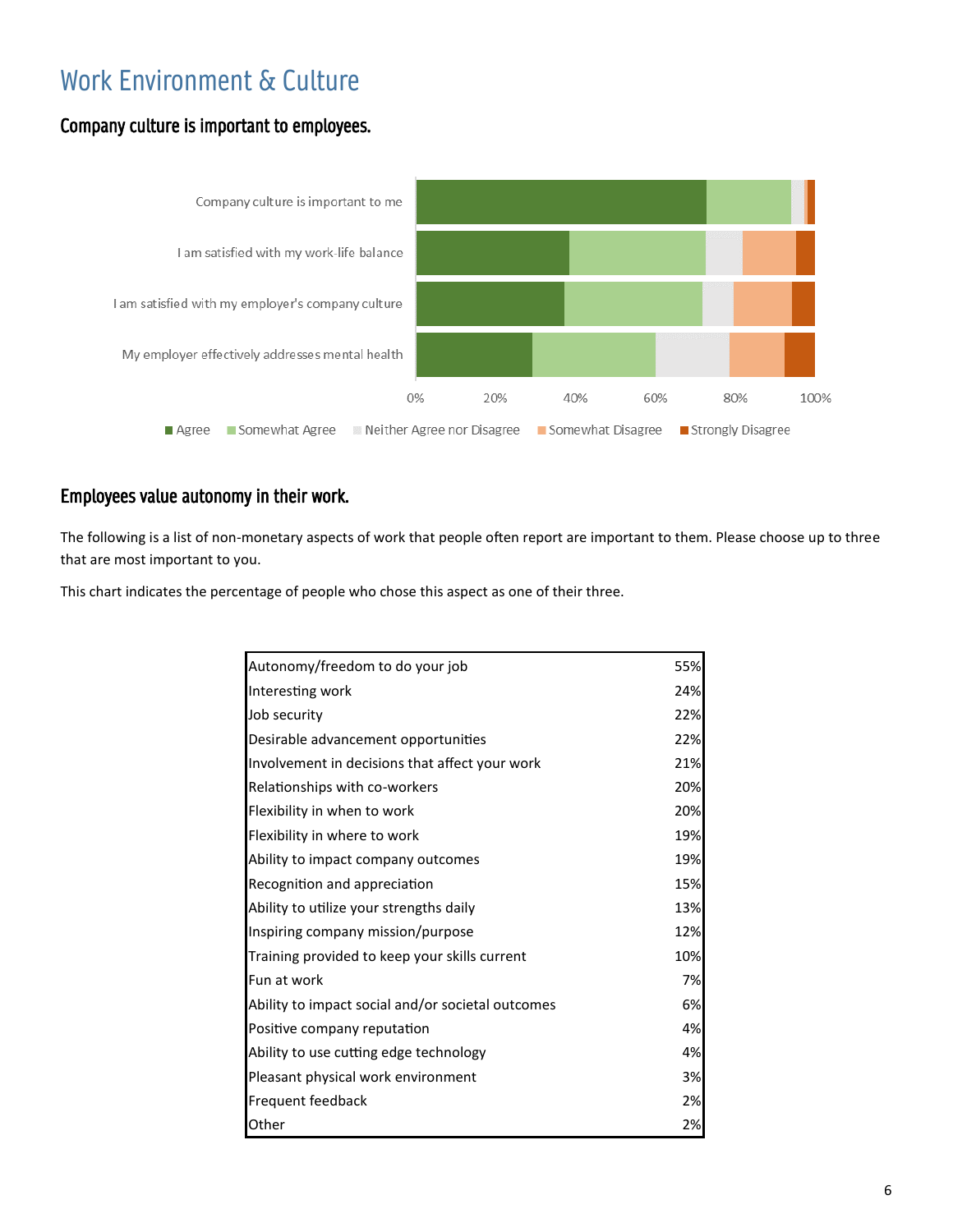#### Employees perceive remote work as more productive.<sup>5</sup>

Please indicate the percent to which your overall work productivity increases or decreases when working remotely:



<sup>&</sup>lt;sup>5</sup>See "Human Capital Risk from Remote Work" (insert link) for more details on how the remote work options of competitors may threaten jobs in Utah.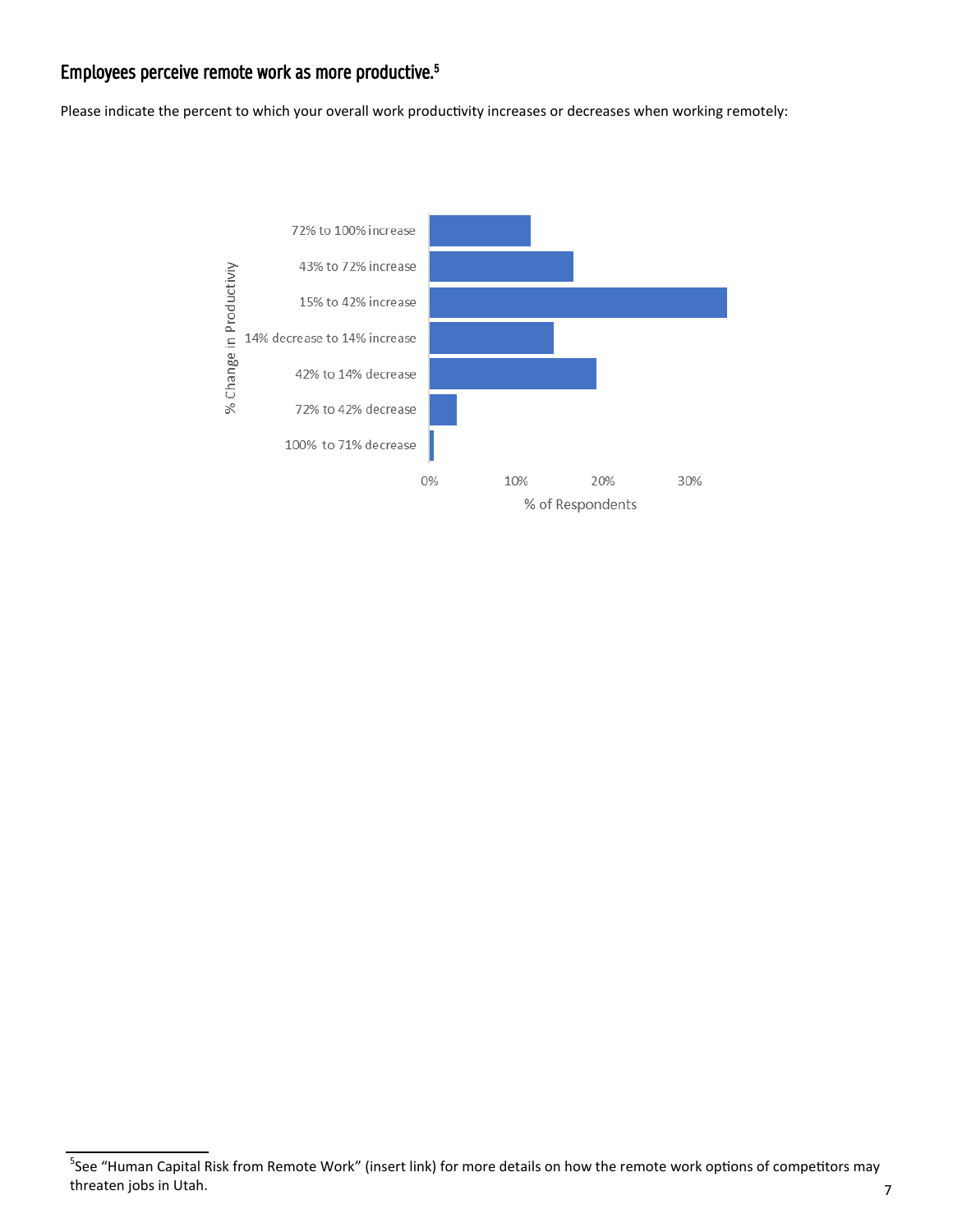### Compensation

#### Silicon Slopes employees feel that pay is somewhat fair.



#### Employees report that their compensation is comparable to others in Utah.

From your perspective, how does your combined salary and benefits compare to the average employee in Utah with your job/position?

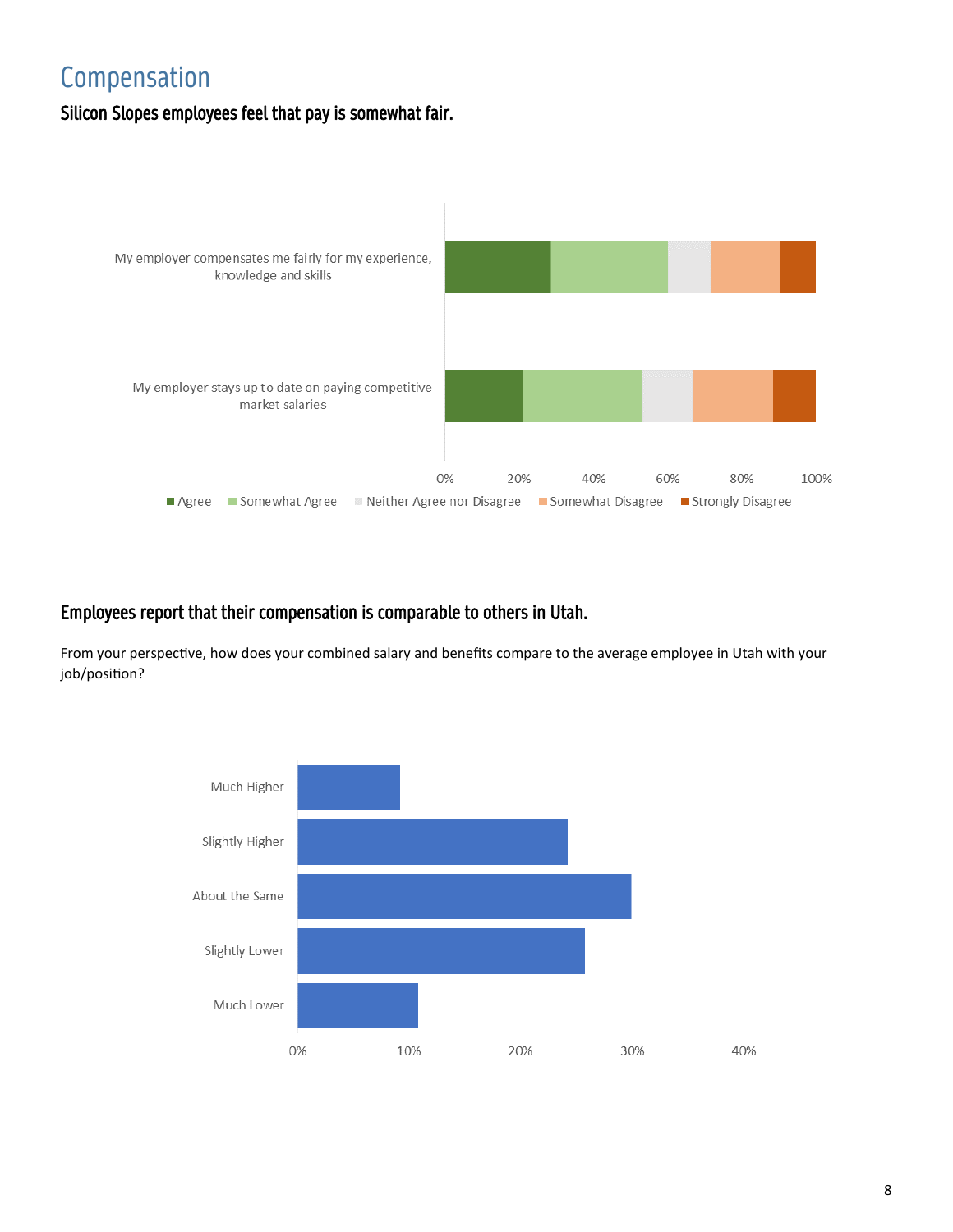#### Paid benefits offered by Silicon Slopes employers.

Which of the following are perks or benefits currently offered by your employer? (Please select all that apply)

This chart indicates the percentage of people who chose each benefit.

| Paid time off                                            | 92% |
|----------------------------------------------------------|-----|
| <b>Health Insurance</b>                                  | 91% |
| Dental Insurance                                         | 86% |
| Retirement benefits and/or accounts                      | 80% |
| <b>Vision Insurance</b>                                  | 79% |
| Healthcare spending or reimbursement accounts            | 77% |
| Long term disability insurance                           | 64% |
| Short term disability insurance                          | 63% |
| <b>Wellness Programs</b>                                 | 51% |
| Workplace perks such as recreation, food and drinks, etc | 47% |
| Tuition reimbursement                                    | 40% |
| Gym memberships or discounts/reimbursements              | 39% |
| Childcare benefits                                       | 22% |
| Other                                                    | 11% |

#### Employees value non-monetary perks as an average of 43% of their total compensation. <sup>6</sup>

Approximately what percentage of the total value you get from your work (including salary, benefits, meaningfulness, autonomy, work flexibility, etc.) comes from non-monetary aspects of your work? (One way to think about this question is to consider a competitor company offering you nothing but cash and traditional benefits like health insurance. What percentage pay raise would they have to offer to hire you away? This is approximately the percentage of total value you get from non-monetary aspects of work at your current company).



<sup>&</sup>lt;sup>6</sup>See "Understanding Non-monetary benefits" (insert link) for more details on how gender and salary impact perceptions of nonpaid perks.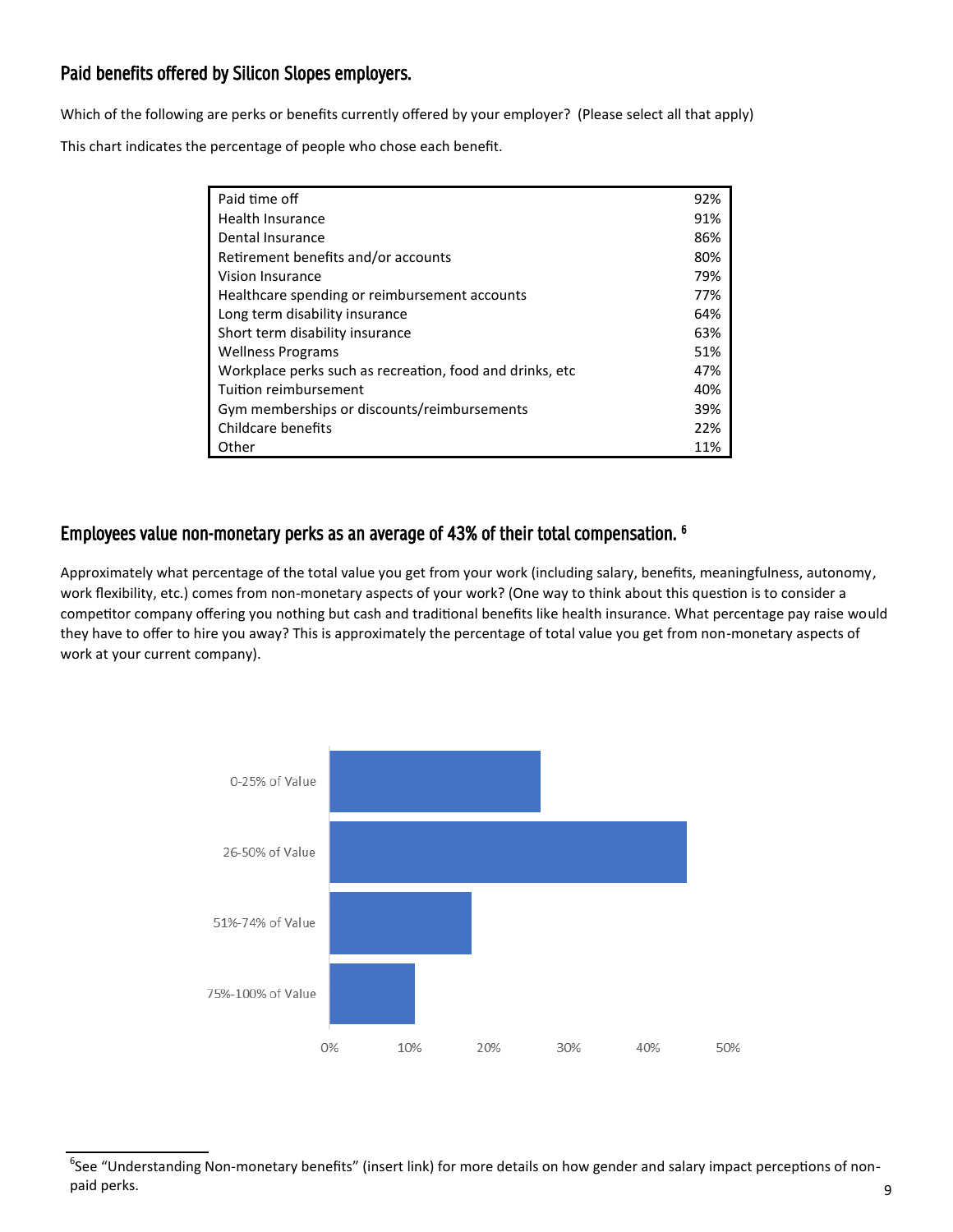## Silicon Slopes Job Market

#### Employees feel it is hard to find qualified employees.

How hard do you think it is for companies in the Silicon Slopes community to find qualified employees for their open positions?



#### Connections to old coworkers seem important in finding new work.

Please indicate the top (up to three) ways that you think people find jobs within the Silicon Slopes community:

| Connections to former co-workers                          |     |  |
|-----------------------------------------------------------|-----|--|
| Postings on job boards (e.g. Indeed, LinkedIn Jobs, etc.) |     |  |
| Connections to people with whom you went to school        | 53% |  |
| Connections to family                                     | 27% |  |
| Headhunters/Search firms                                  | 23% |  |
| Connections to religious group                            |     |  |
| Applying for a position without any connection            |     |  |
| Company Careers web pages                                 | 17% |  |
| Other                                                     | 2%  |  |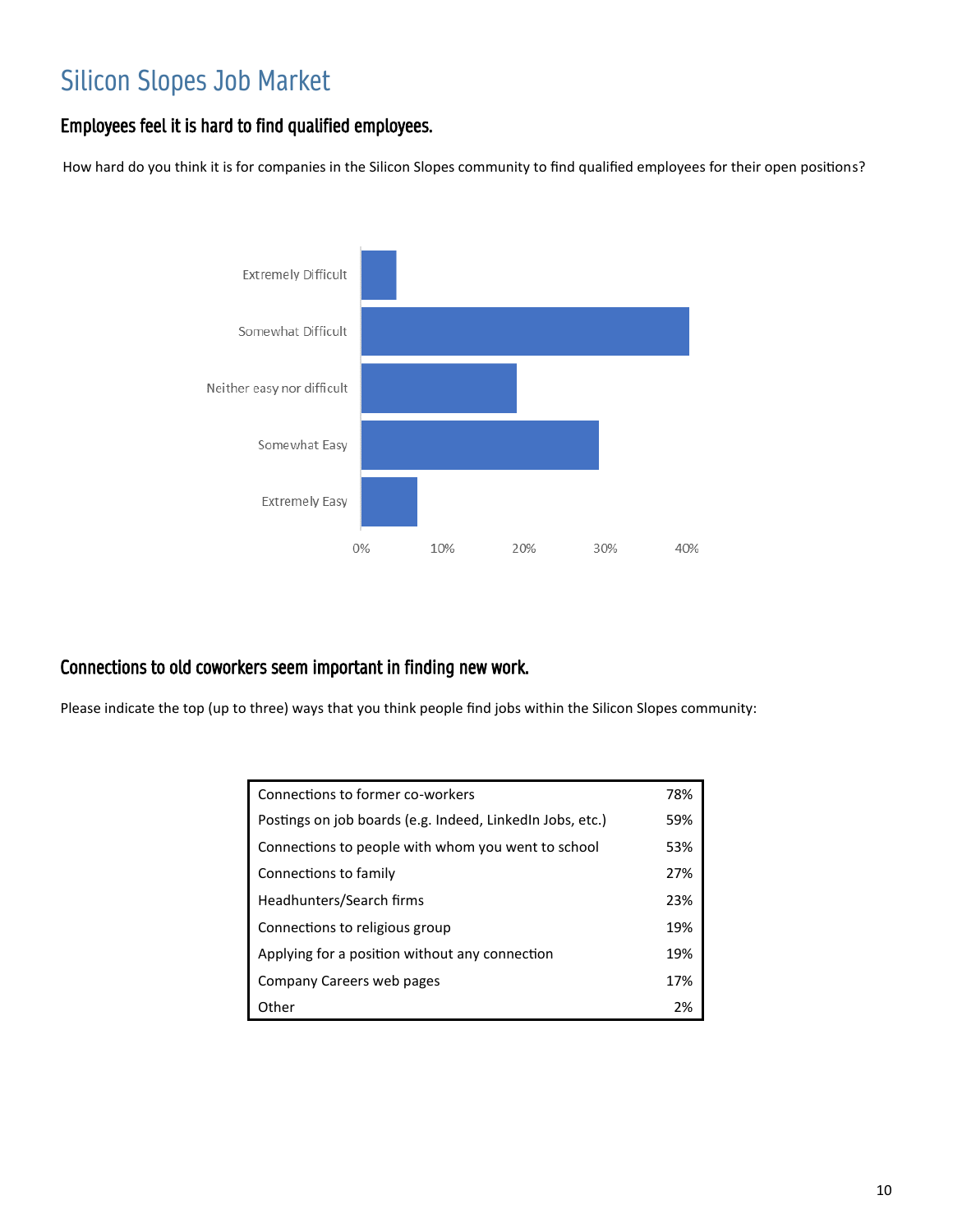#### Employees think technical and interpersonal skills are most important when hiring<sup>7</sup>

Below is a list of things employers consider when hiring employees. How important do you believe each of the following items are to employers in the Silicon Slopes community?



#### Other Elements



 $^7$ See "Trends in Employment and Higher Education in Utah and Surrounding States" for more details on education.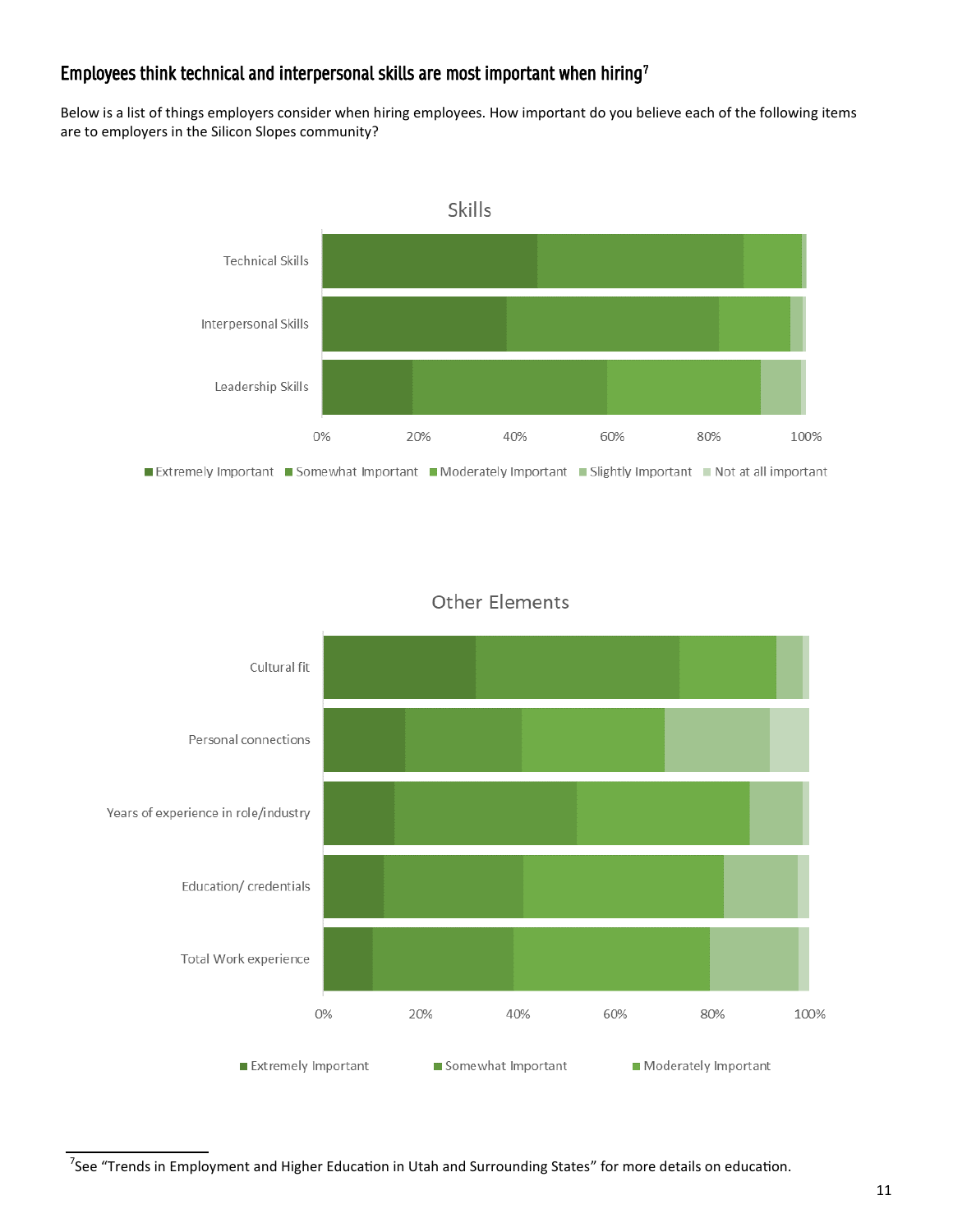#### Skills employees think are important and skills they think are underutilized.

"Please list the top (up to two) skills you possess that have most influenced your career success to date" and "Please list the top (up to two) skills you possess that have been under-utilized by your current employer"

| Rank | Skills employees feel have contributed most to<br>their success so far | Skills employees feel are under-utilized in<br>current job |
|------|------------------------------------------------------------------------|------------------------------------------------------------|
| 1    | Problem Solving                                                        | <b>Project Management</b>                                  |
| 2    | Ability to learn                                                       | <b>Public Speaking</b>                                     |
| 3    | Project management                                                     | Problem Solving                                            |
| 4    | Critical thinking                                                      | Strategic Thinking                                         |
| 5    | People skills                                                          | Data Analysis                                              |
| 6    | Communication skill                                                    | <b>Decision Making</b>                                     |
| 7    | Hard work                                                              | <b>Strategic Planning</b>                                  |
| 8    | Work ethic                                                             | <b>Team Building</b>                                       |
| 9    | Attention to detail                                                    | People Management                                          |
| 10   | <b>Build Relationships</b>                                             | Leadership skills                                          |

#### Employees feel that few skills are difficult to apply at other companies.

What percentage of the skills you use in your current job would be difficult to apply at a different company?

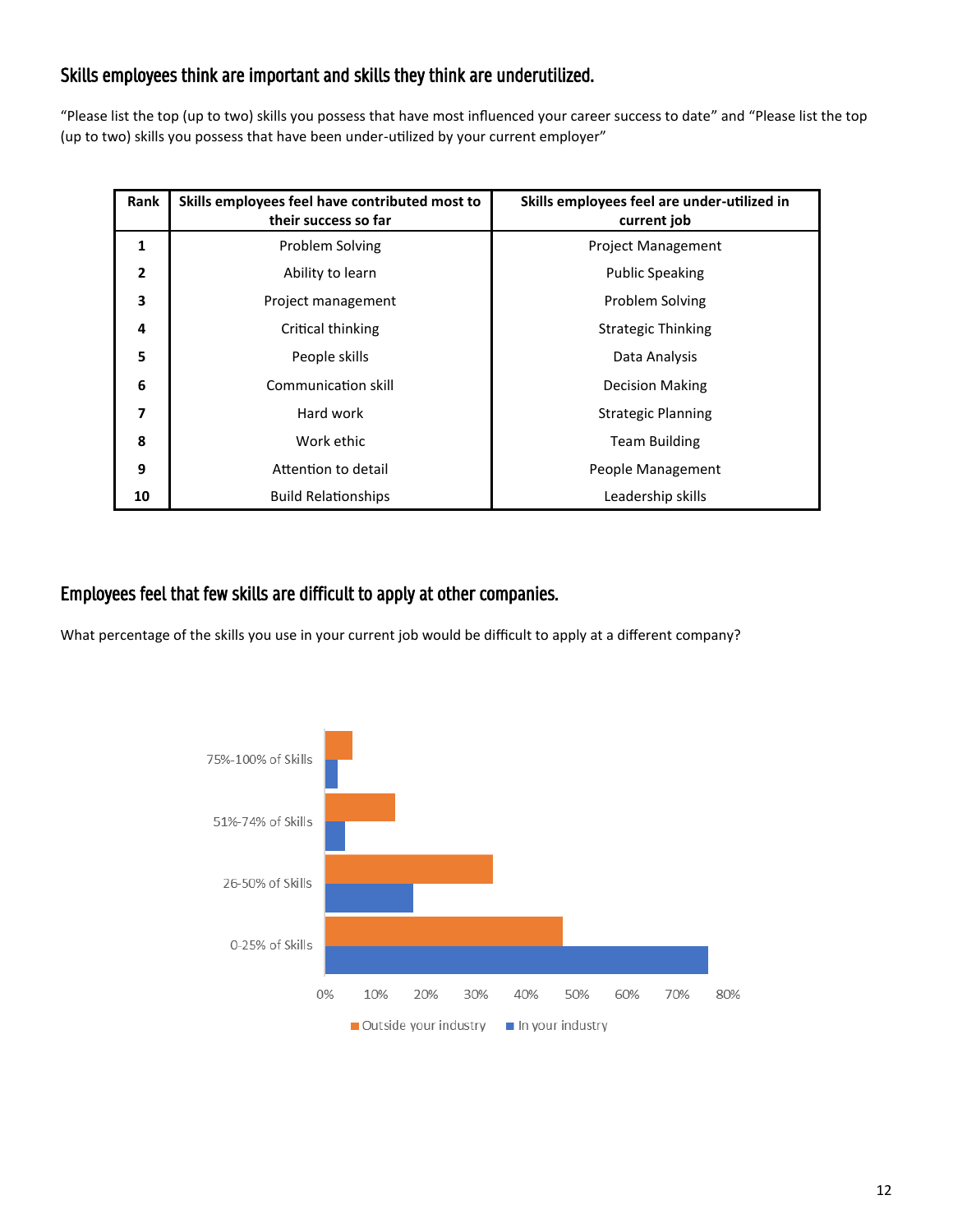# Employee Onboarding and Training

#### It is easier to onboard if you have experience in the industry.

How long it takes new hires with \_\_\_\_ experience to function



#### Employees report that it takes more time to onboard remotely.

In general, how does the time required to get employees up to speed and functioning change when those employees are fully online and/or remote (compared to on site employees)?

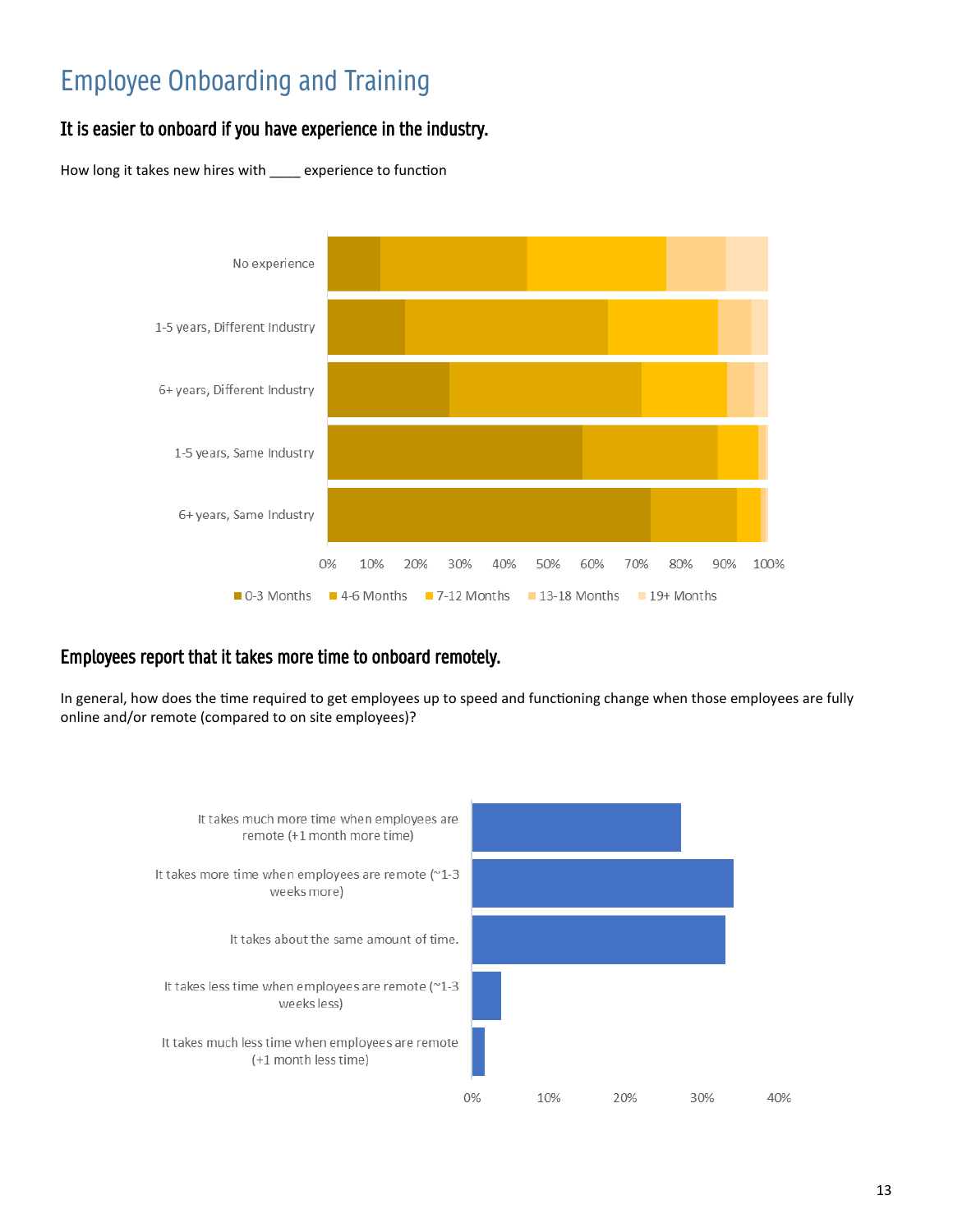#### Employees have mixed feelings about how effective leadership training is at their company.

Indicate the extent to which you agree with the following at your current company: "Employees receive effective leadership training"



#### A majority of employees feel they receive somewhat effective coaching.

Indicate the extent to which you agree with the following at your current company: "I personally receive effective coaching from leaders."

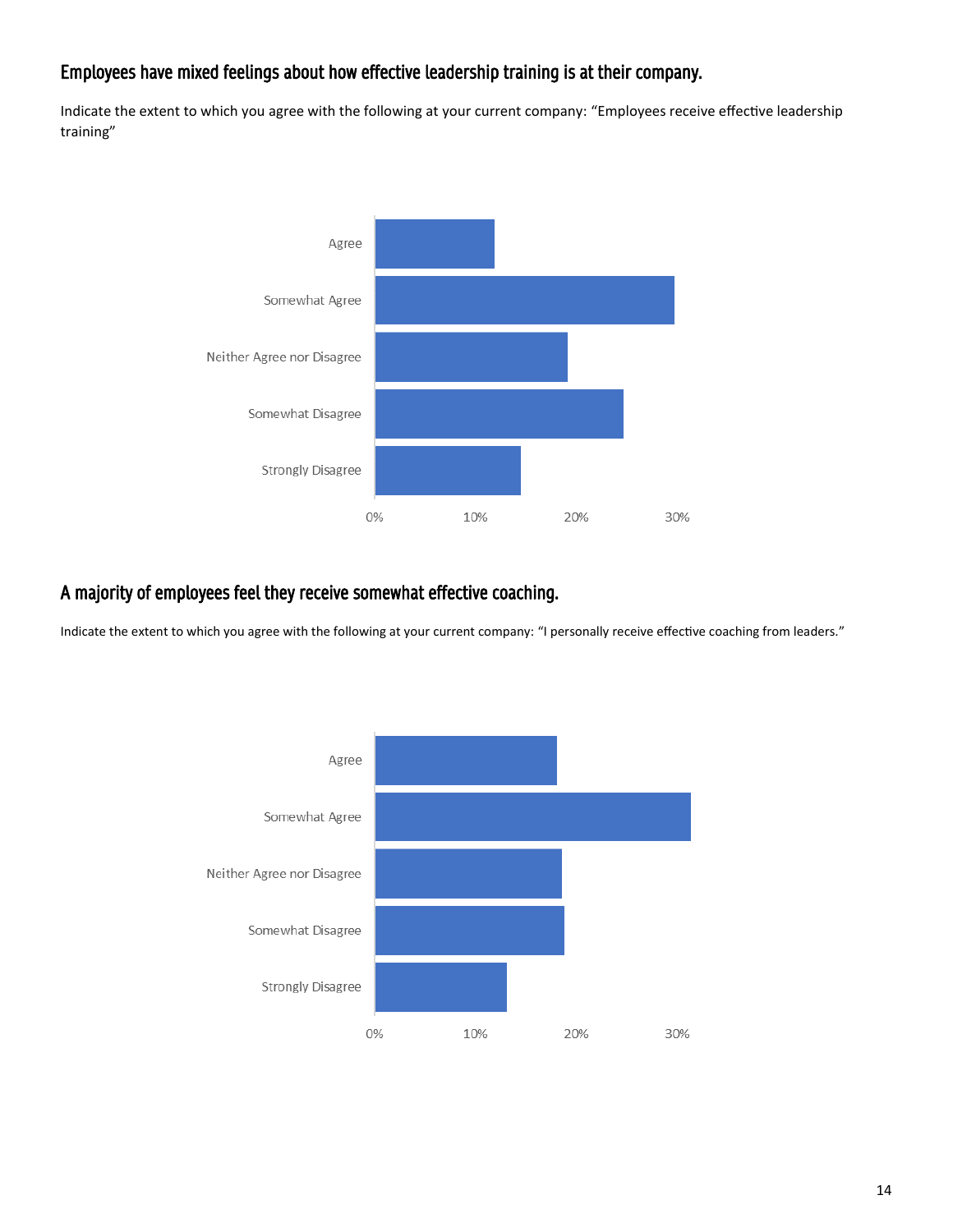### Managers

#### Most people meet weekly with their manager.

How frequently do you meet one-on-one with your manager?



#### Most employees feel their manager values their input.

Indicate the extent to which you agree with the following at your current company: My manager values my input and perspective

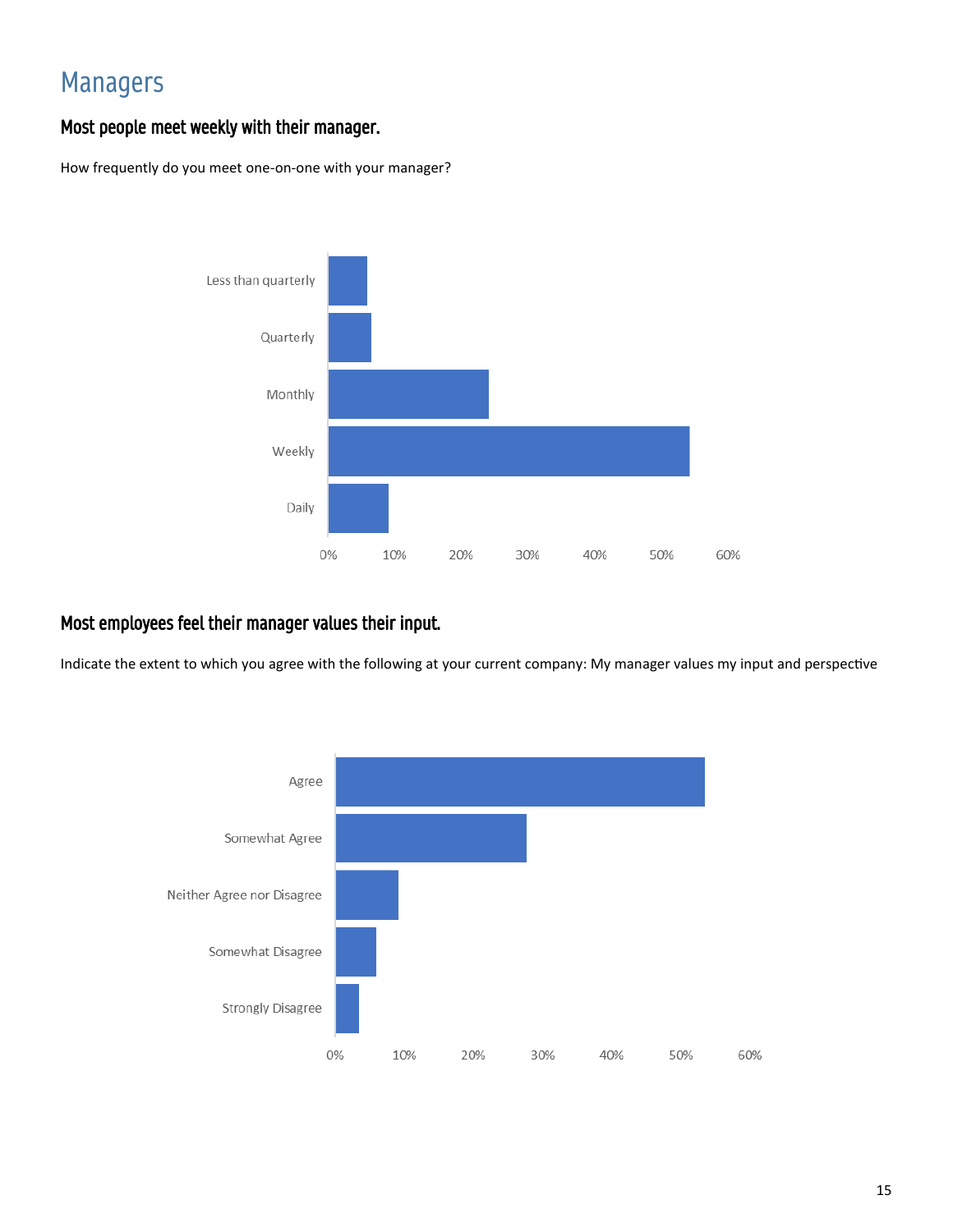#### Most employees feel they have adequate opportunities for promotions.

Indicate the extent to which you agree with the following at your current company: My employer offers adequate opportunities for promotions and career development



#### Most employees respect their manager.

Indicate the extent to which you agree with the following at your current company: I respect my manager

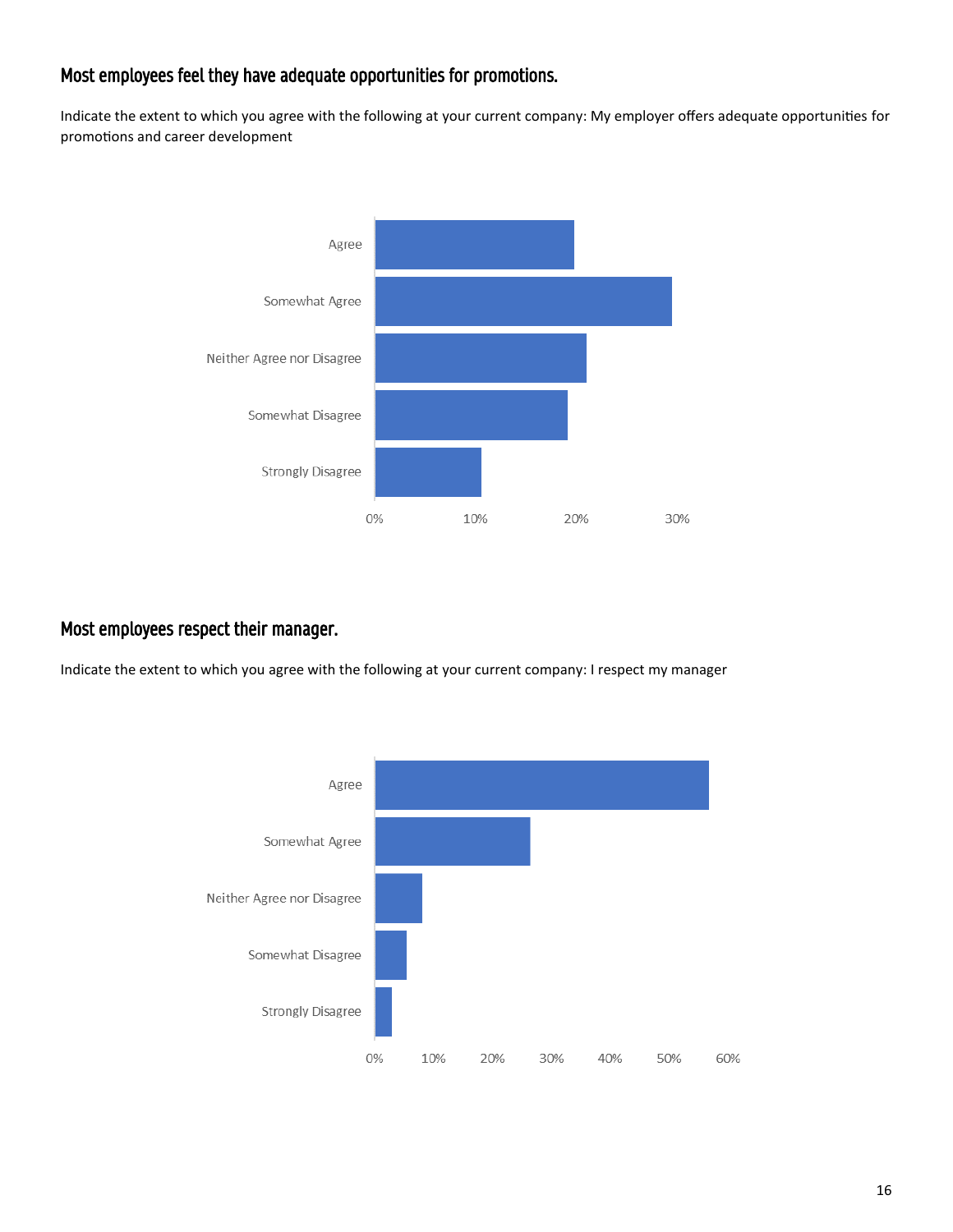#### Employees notice when their managers listen well and trust them.

What are the top two leadership attributes your manager possesses?

| Rank           | Over <sub>40</sub>        | Under 40                  |
|----------------|---------------------------|---------------------------|
| $\mathbf{1}$   | Good Listener             | Good Listener             |
| $\overline{2}$ | Not micro-managing/trust  | Not micro-managing/trust  |
| 3              | Strategic thinking        | <b>Technical Skill</b>    |
| 4              | Interpersonal Skill       | Interpersonal Skill       |
| 5              | <b>Technical Skill</b>    | Care for employees        |
| 6              | Care for employees        | Strategic thinking        |
| 7              | <b>Hard Workers</b>       | <b>Hard Workers</b>       |
| 8              | Project management skills | Project management skills |
| 9              | Leads by example          | Leads by example          |
| 10             | Team management           | Critical Thinking         |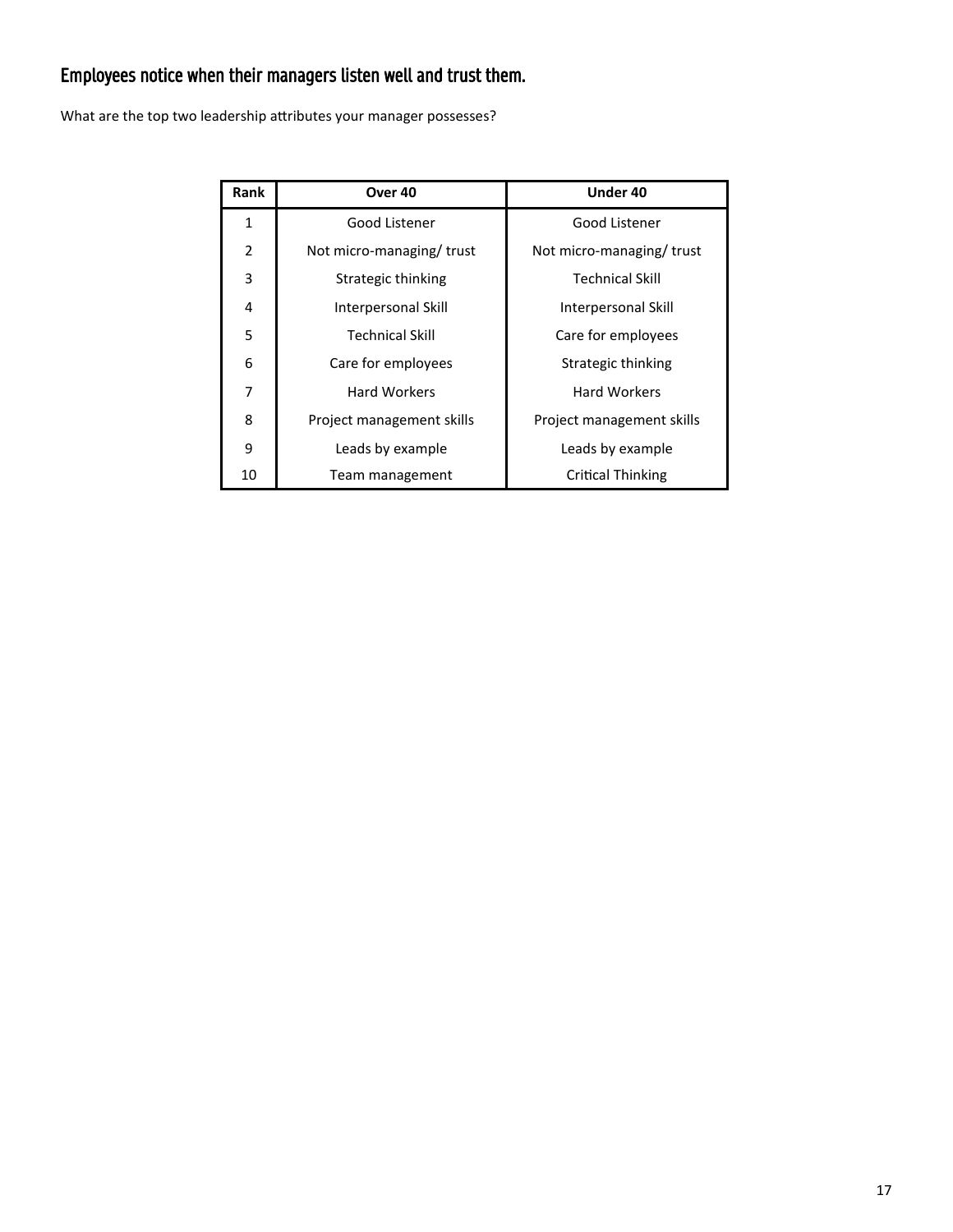### Workers in Utah

#### Most employers and employees in this survey are based in Utah.

|                                                          | Yes        |
|----------------------------------------------------------|------------|
| Do you currently live in Utah?                           | 97%        |
| Do you currently work in Utah?                           |            |
| Does your current employer have a formal office in Utah? | 97%<br>89% |
| Is your current employer headquartered in Utah?          |            |

Г

#### Most respondents have lived in Utah more than ten years.

How long have you lived in Utah? (of those that report currently living in Utah)



#### Most employees move to Utah for opportunities.

Which of the following was the primary motivation for you moving to Utah?

- Job opportunity for myself 37%
	- Education opportunities 23%
		- Other (please specify) 14%
- Opportunity for someone else 13%
	- Community 5%
	- Recreational opportunities 5%
		- Better cost of living 3%
			- Business climate 2%